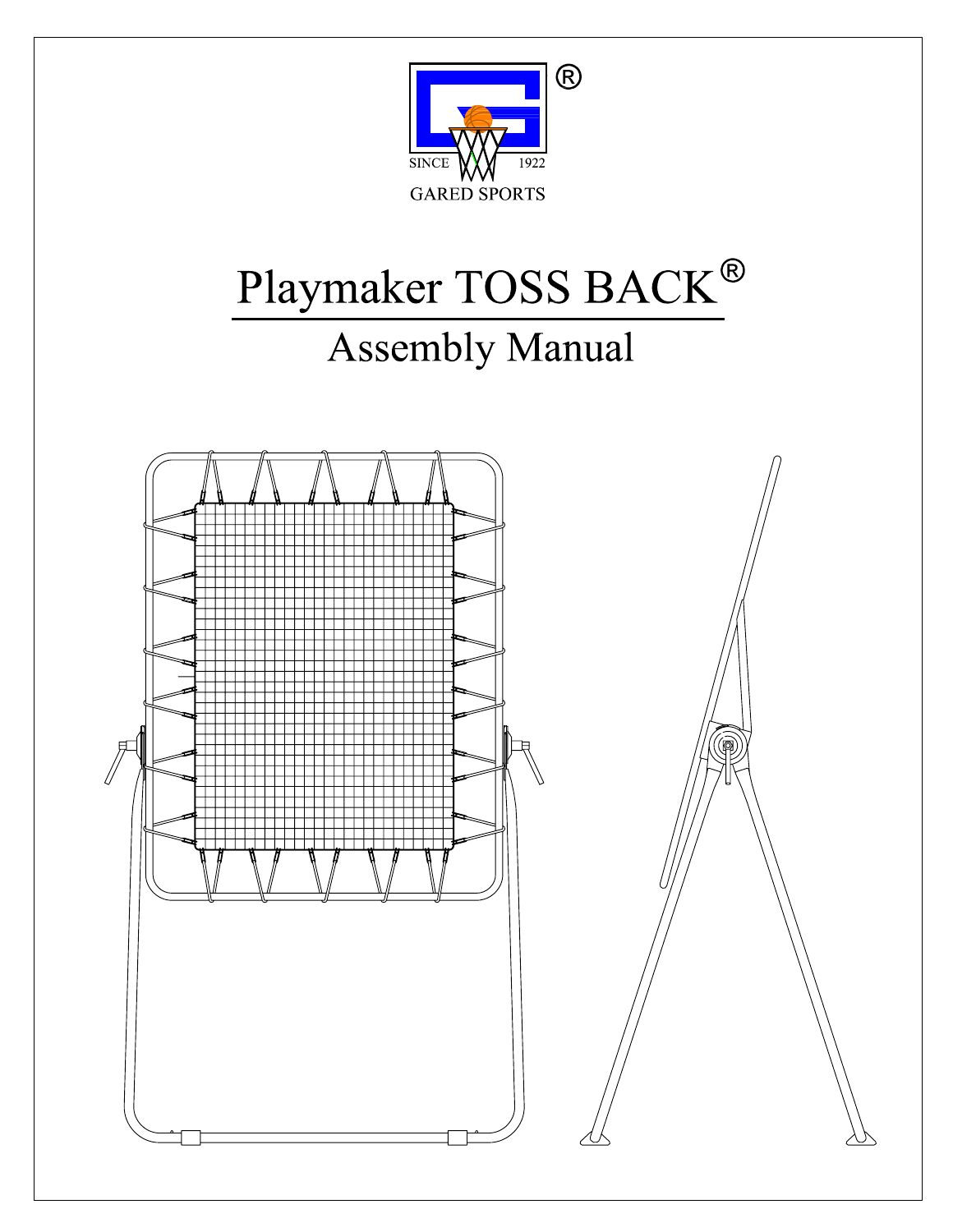## PLEASE FOLLOW STEP-BY-STEP INSTRUCTIONS FOR SUCCESSFUL SET-UP AND OPERATION

Remove and unpack all parts. Use illustrations on pages 1 and 2 to identify all parts. Cross tubes top and bottom Net .λ Left side frame member  $\overline{O}$ Right side<br>frame member  $\mathcal{Q}$ Bungee straps to connect net (22)  $\bigotimes$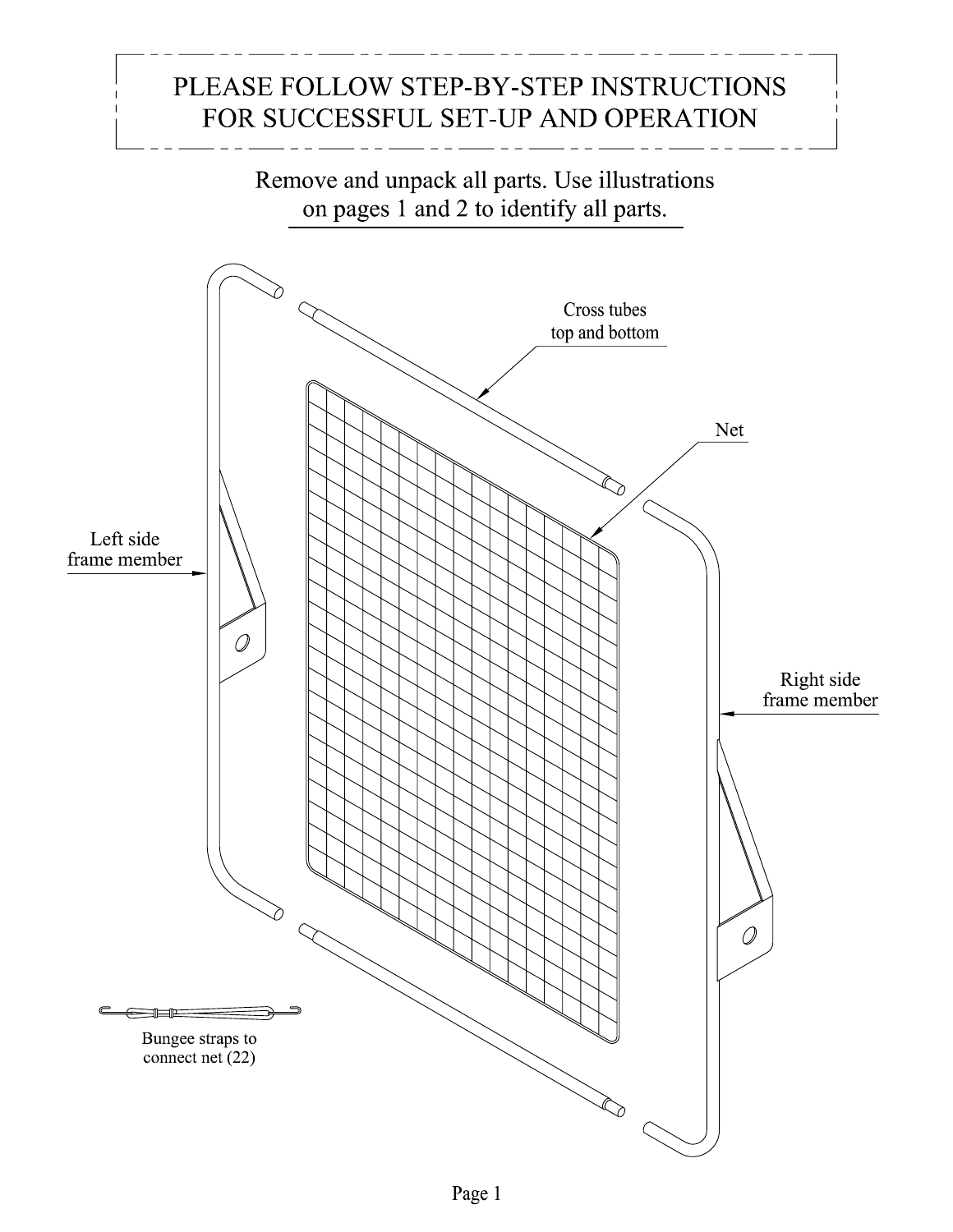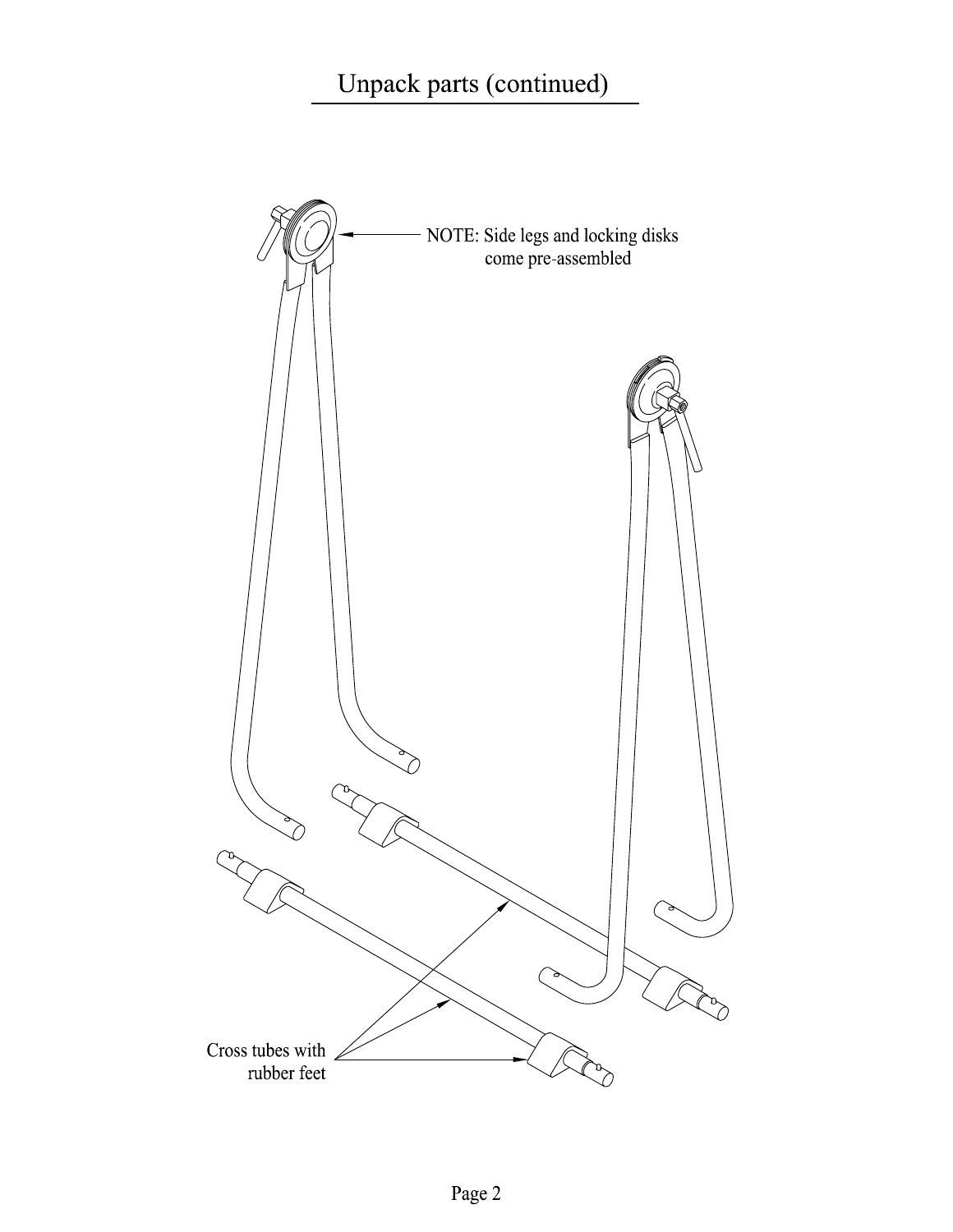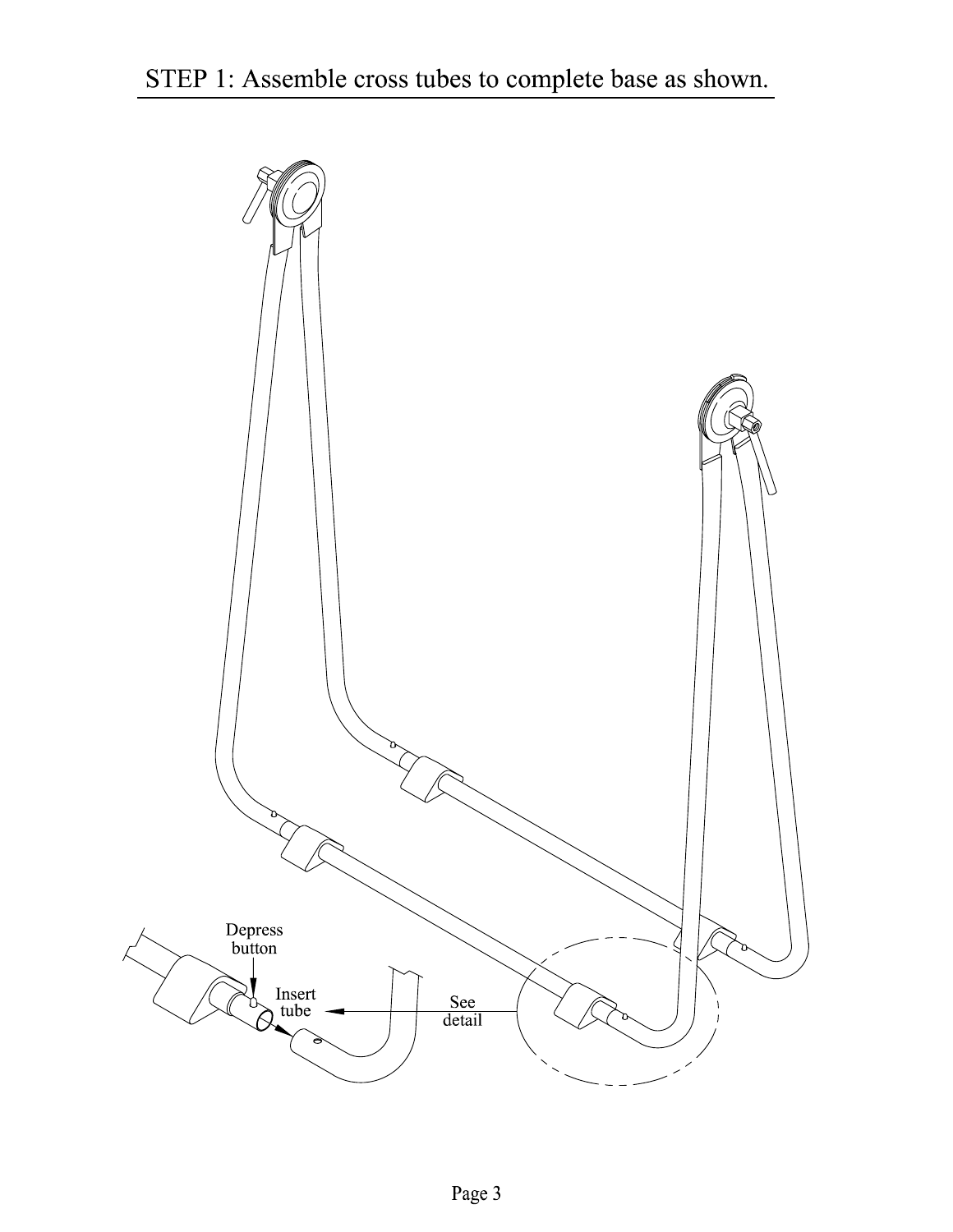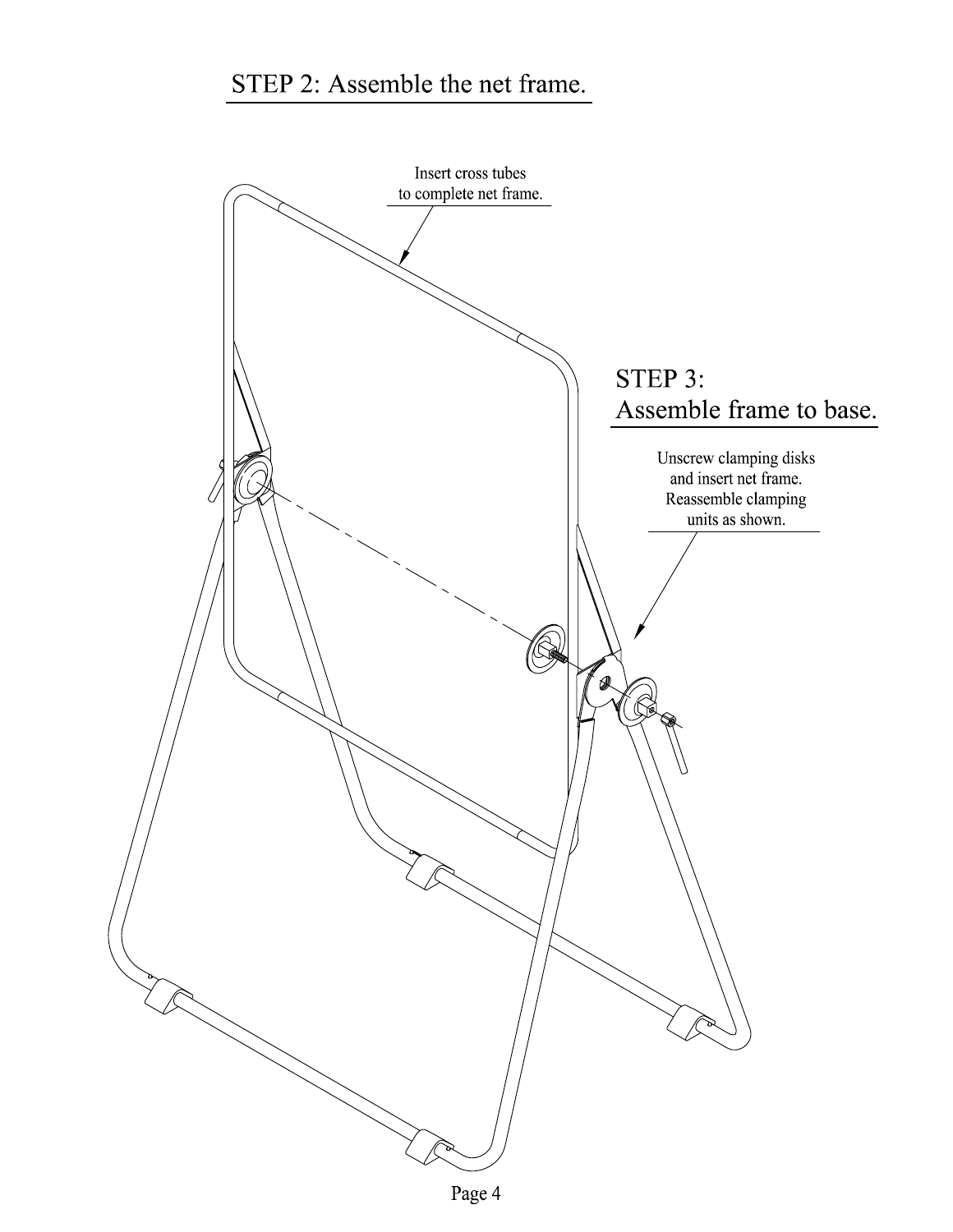## STEP 4. Assemble the net.

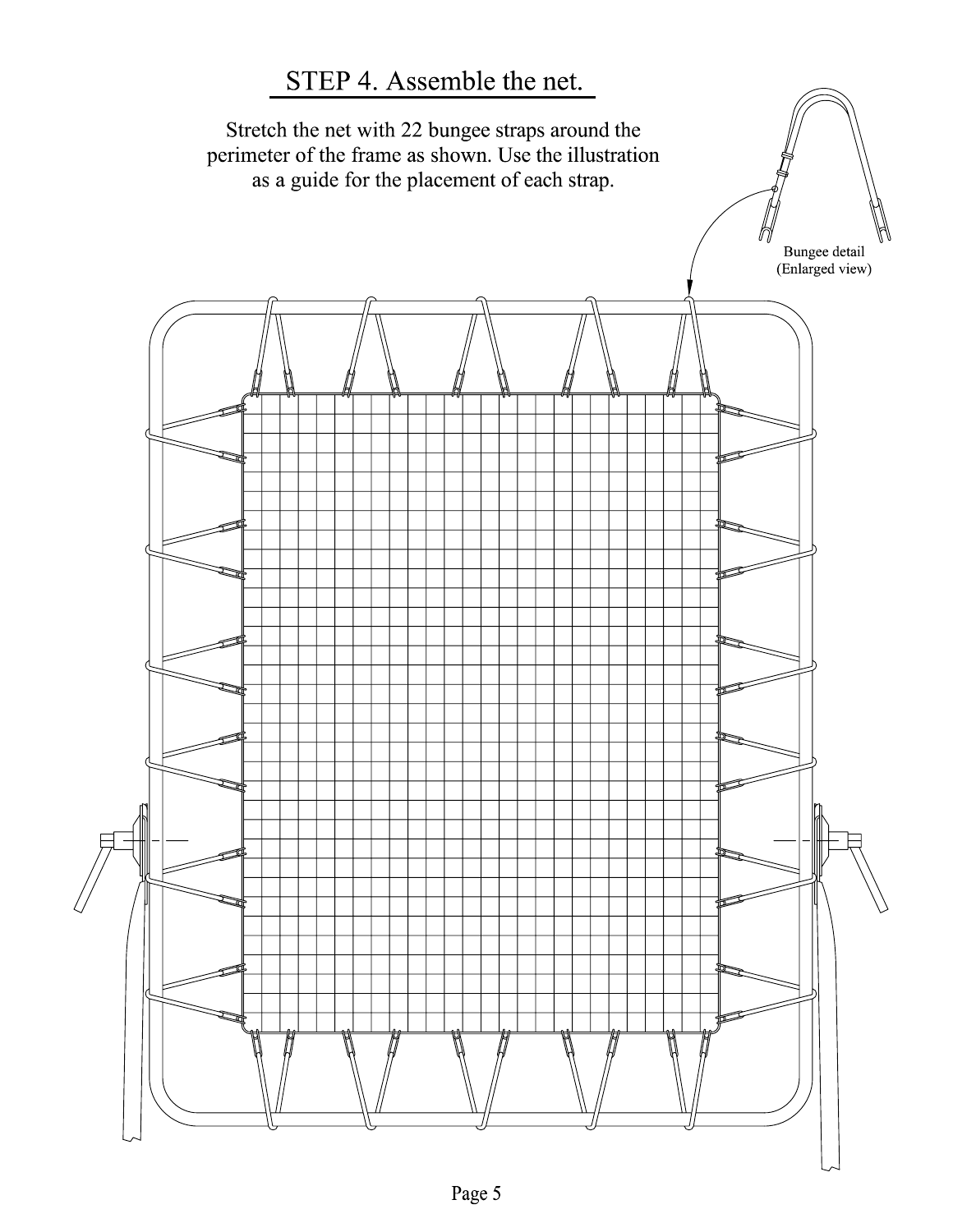## Playmaker Tossback ready for play